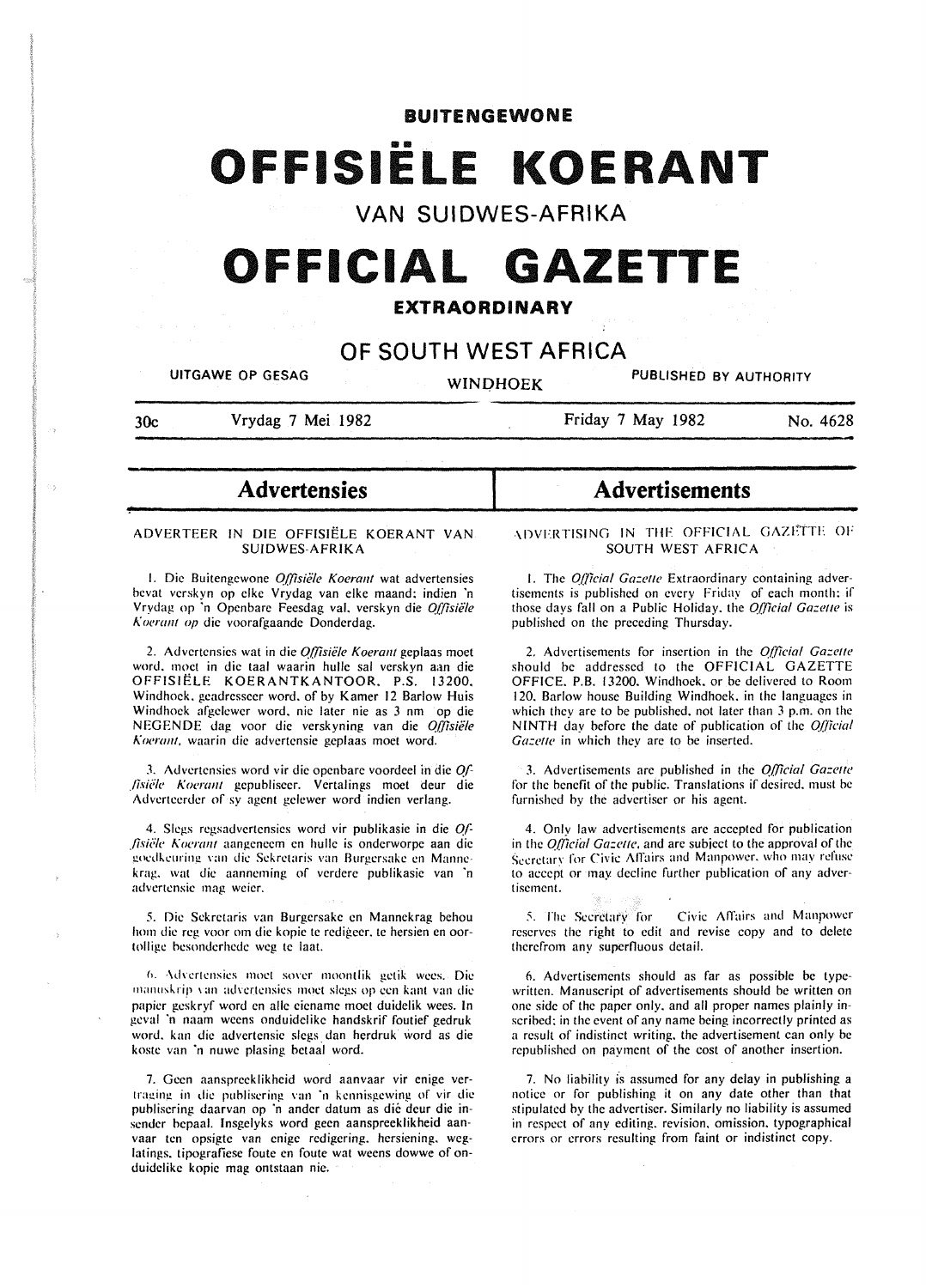8. Die insender word aanspreeklik gehou vir enige skadevergoeding en koste wat voortvloei uit enige aksie wat weens die publisering. hctsy met of sonder enigc wcglating. foutc. onduidelikhede of in watter vorm ook al. van 'n kennisgewing teen die Administrateur-generaal ingestel word.

9. Die jaarlikse intekengeld op die *Offisiële Koerant* is R 12.50 posvry in hierdie Gebied en die Republiek van Suid-Afrika. verskrygbaar by die here Die Suidwes- Drukkery Beperk. Posbus 2196. Windhoek. Oorsese intekenaars moet posgeld vooruitbetaal. Enkel eksemplare van die *Q(fisiële* 1\0CJ'GIIf *is* vcrkrygbaar van die here Die Suidwes-Drukkery Bepcrk. Posbus 2196. Windhoek. teen 30c per eksemplaar. Eksemplare word vir slegs twee jaar in voorraad gehou.

10. Die koste vir die plasing van kennisgewings is soos volg en is betaalbaar by wyse van tieks, wissels, pos- of geldorders:

# LYS VAN VASTE TARIEWE

| Gestandaardiseerde kennisgewings                                                                                      | Tarief per                            |
|-----------------------------------------------------------------------------------------------------------------------|---------------------------------------|
| and with the standard constitution of the control of the control of the company of the decision of the control of the | plasing                               |
| ายละ เริง ระบบ สัมราช <sup>หรื</sup> อรับ<br>พ                                                                        | R                                     |
| the large and an article provided an internal company and some the company of the state of the state of the state of  | $\omega$ and $\omega$ . Then<br>R3.25 |
|                                                                                                                       | (6.00)                                |
| Boedelwettekennisgewings: Vorms J. 297, J. 295, J.                                                                    | 5.00                                  |
|                                                                                                                       | 2.00                                  |
| Derdeparty assuransie eise om skadevergoeding<br>Insolvensiewet en maatskappywettekennis-                             | 2.50                                  |
| gewings: J. 28, J. 29, Vorms 1 tot 9                                                                                  | 4.00                                  |
| L.W. $-$ Vorms 2 en 6 $-$ bykomstige verkla-                                                                          |                                       |

rings volgens woordetaltabel. toegevoeg tot die hasicsc taricf.

| Naamsverandering (vier plasings)                             | 25.00 |
|--------------------------------------------------------------|-------|
| Naturalisasiekennisgewings (insluitende 'n her-              |       |
|                                                              | 2.00  |
| Onopgeëiste geld $\rightarrow$ slegs in die buitengewone Of- |       |
| <i>fisiële Koerant</i> , sluitingsdatum 15 Januarie (per in- |       |
| skrywing van "naam, adres en bedrag")                        | 0.80  |
|                                                              | 5.00  |
| Slumopruimingshofkennisgewings, per perseel                  | 4.00  |
| Verlore lewensversekeringspolisse                            | 2,00  |

### Nie gcstandaardiseerde kcnnisgewings

Maatskappvkennisgewings:

| Kort kennisgewings: Vergaderings, besluite,<br>aanbod van skikking, omskepping van maat<br>skappy, vrywillige likwidasies, ens.: sluiting. |       |
|--------------------------------------------------------------------------------------------------------------------------------------------|-------|
| van oordrag van lederegisters en/of verklarings.                                                                                           | 11.00 |
| Dranklisensie kennisgewings (in buitengewone Of                                                                                            |       |
| fisiële koerante, t.w. Junie/Tvl. Novem<br>ber/Kaap, Januarie/OVS., April/Natal) per                                                       |       |
|                                                                                                                                            | 7.00  |
| Verklaring van dividende met profytstate, notas in                                                                                         |       |
|                                                                                                                                            | 25.00 |
| Lang kennisgewings: Oordragte, veranderings met<br>betrekking tot aandele of kapitaal, aflossings.                                         |       |
| besluite, vrywllige likwidasies                                                                                                            | 37.00 |
| Handelsmerke in Suidwes Afrika                                                                                                             | 11.00 |
| Likwidateurs en ander aangesteldes se kennisge-                                                                                            |       |
|                                                                                                                                            | 7.00  |

X. The advertiser will be held liable for all compensation and costs arising from any action which may be instituted against the Administrator-General as a result of the publication of a notice with or without any omission. errors. lack of clarity or in any form whatsoever.

9. The subscription for the *Official Gazette* is R12.50 per annum. post free in this Territory and the Republic of South Africa. obtainable from Messrs. The Suidwes-Drukkcry Limited. P.O. Box 2196. Windhoek. Postage must be prepaid by overseas subscribers. Single copies of the *Off/cia/ Gazette* may be obtained from The Suidwes-Drukkery. Limited. P.O. Box 2196. Windhoek. at the price of 30c per copy. Copies arc kept in stock for only two years.

10. The charge for the insertion of notices is as follows and is payable in the form of cheques. bills. postal or money orders:

## LIST OF FIXED TARIFF RATES

| Standardised notices<br>and approximation of the regarding of days and interference and in the contract of the con- | Rate per<br>insertion |
|---------------------------------------------------------------------------------------------------------------------|-----------------------|
| <i>v</i> strandard and a fill                                                                                       | R                     |
| the company of the company of the company of the set of the state of the company of the company of the company      |                       |
|                                                                                                                     | R3.25                 |
|                                                                                                                     | 6.00                  |
|                                                                                                                     | 5.00                  |
| Administration of Estates Acts nodees: Forms J.                                                                     |                       |
|                                                                                                                     | 2.00                  |
| Third party insurance claims for compensation.                                                                      | 2.50                  |
| Insolvency Act and Company Acts notices: J                                                                          |                       |
|                                                                                                                     | 4.00                  |

N.B.  $-$  Forms 2 and 6  $-$  additional statemcnts according to word count table. added to the basic tariff.

| Naturalisation notices (including a reprint for the |      |
|-----------------------------------------------------|------|
|                                                     | 2.00 |
| Unclaimed moneys $-$ only in the extraordinary      |      |
| Official Gazette, closing date 15 January (per en-  |      |
| try of "name, address and amount")                  | 0.80 |
|                                                     | 5.00 |
| Slum Clearance Court notices, per premises          | 4.00 |
|                                                     | 2.00 |

### Non standardised notices

Company notices: Fig. 1994

| Short notices: Meetings, resolutions, offer of<br>compromise, conversion of company, voluntary<br>windings-up: closing of transfer or members'<br>registers and/or declaration of dividends | 11.00 |
|---------------------------------------------------------------------------------------------------------------------------------------------------------------------------------------------|-------|
|                                                                                                                                                                                             |       |
| Liquor Licence notices (in extraordinary Gazettes,                                                                                                                                          |       |
| viz. June/Tyl. November/Cape.                                                                                                                                                               |       |
| January/O.F.S., April/Natal), per bilingual                                                                                                                                                 |       |
|                                                                                                                                                                                             | 7.00  |
| Declaration of dividend with profit statements, in                                                                                                                                          |       |
|                                                                                                                                                                                             | 25.00 |
| Long notices: Transfers, changes in respect of<br>shares or capital, redemptions, resolutions,                                                                                              |       |
|                                                                                                                                                                                             | 37.00 |
| Frade marks in South West Africa management                                                                                                                                                 | 11.00 |
|                                                                                                                                                                                             |       |
| Liquidator's and other appointees' notices                                                                                                                                                  | 7.00  |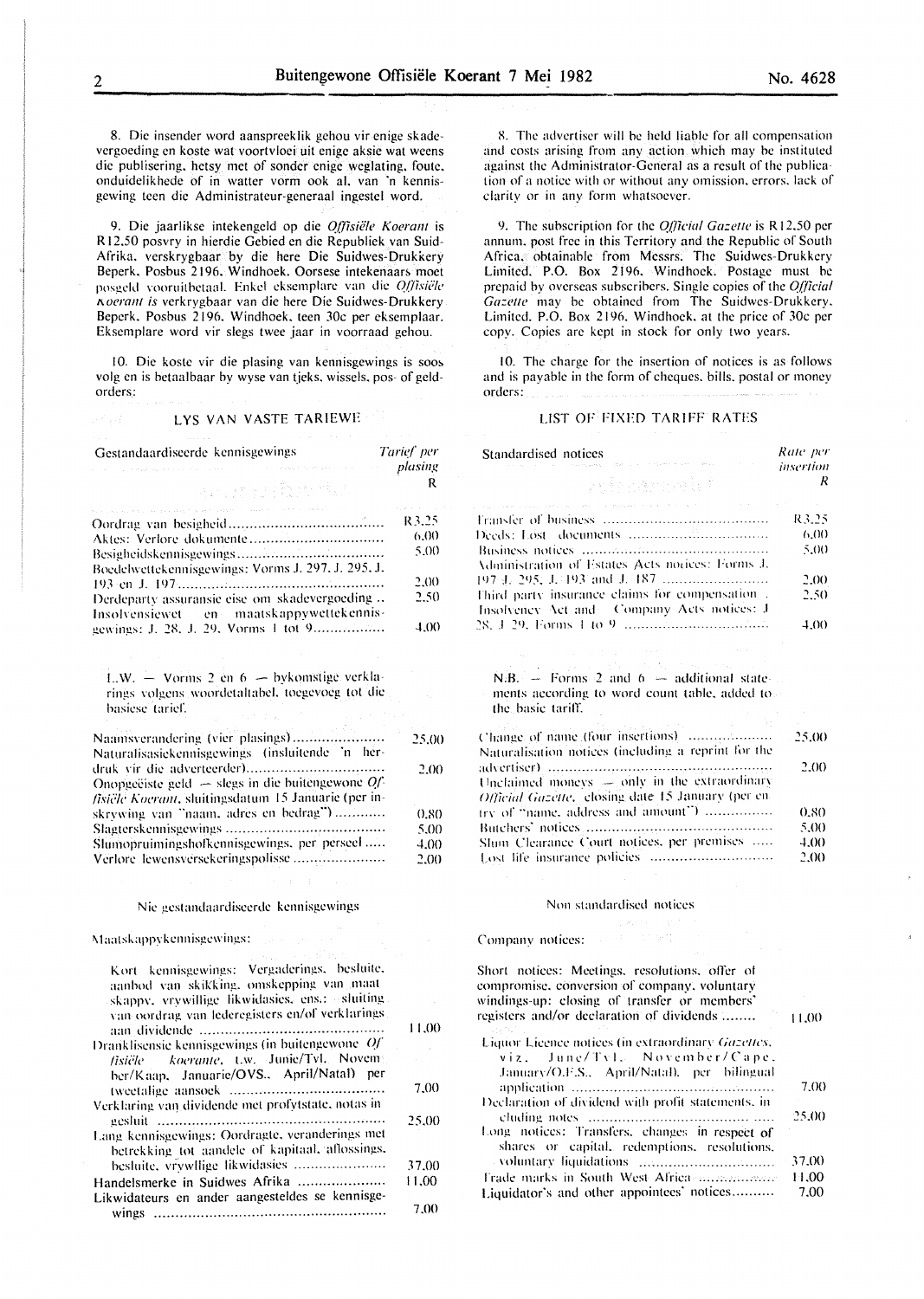Gcrcgtelike en ander openbare verkope:

|                                        | 18.00 |
|----------------------------------------|-------|
| Openbare veilings, verkope en tenders: |       |
|                                        | 6.00  |
|                                        | 15.00 |
|                                        | 23.00 |

#### Orders van die Hof:

| Voorlopige en finale likwidasies of sekwe-    |       |
|-----------------------------------------------|-------|
|                                               | 14,00 |
| Vertalings of veranderings in kapitaal, same- |       |
| smeltings, aanbod van skikking                | 37.00 |
| Geregtelike besture, kurator bonis en soort-  |       |
| gelyke en uitgebreide bevel nisi              | 37.00 |
| Verlenging van keerdatum                      | 4.00  |
| Tersydestellings en afwysings van petisies (J |       |
|                                               | 4.00  |

II. Die koste vir die plasing van advertensies. behalwe die kennisgewings wat in paragraaf 10 genoem word. is teen die tarief van 56c per em dubbelkolom. (Gedeeltes van 'n em moet as volle em bereken w@rd).

<sup>1</sup> 12. Geen advertensie word geplaas nie tensy die koste vooruitbetaal is. Tjeks. wissels. pos- en geldorders moet aan die Sckretaris. Burgcrsake en Mannekrag betaalbaar gemaak word.

### Vorm/Form J 187

## **LIKWIDASIE- EN DISTRIBUSIEREKENING IN BESTORWE BOEDELS WAT TER INSAE LE**

lnge\'Oige artikel 35(5) van Wet 66 van 1965. word hierby kennis gegce dat duplikate van die likwidasie- en distribusierekenings (eerste en finale, tensy anders vermeld) in die hoedcls hieronder vermcld. in die kantore van die Meesters en Landdroste soos vermeld en gedurende 'n tydperk van 21 dae (of korter of langer indien spesiaal vermeld) vanaf gcmclde datums of vanaf datum van publikasic hiervan. as dit later is, ter insae lê van alle persone wat daarby belang hct.

lndicn binnc gcnocmdc tydpcrk gccn bcswarc daartccn by dic hetrokkc Mccsters ingcdicn word nie. gaan die cksckutcurs oor tot die ui:bctalings ingcvolge gcmclde rckcnings.

282/81 - HENNIES Heinrich Albert Fritz 0607255032106 29 Bismarck Str. P.O. Box 894 Windhoek Sout West Africa Windhoek U.M. Stritter (Executor) Engling. Stritter & Partners P.O. Box 43 Windhoek.

412/81 - DAVIES George Henry 320202-01-0052-2 Windhoek Windhoek Barclays-Nasionale Bank Beperk Trustee-Tak Posbus 460 Windhoek.

Sales in execution and other public sales:

| Public auctions, sales and tenders: |        |
|-------------------------------------|--------|
|                                     |        |
|                                     | -15.00 |
|                                     |        |

## Orders of the Court:

| Provisional and final liquidations or sequestra- |       |
|--------------------------------------------------|-------|
|                                                  | 14.00 |
| Reductions or changes in capital mergers, offer  |       |
|                                                  | 37.00 |
| Judicial managements, curator bonis and          |       |
| similar and extensive rules nisi                 | 37.00 |
| Extension of return date                         | 4.00  |
| Supersessions and discharge of petitions (J      |       |
| 158).                                            |       |

II. The charge for the insertion of advertisements other than the notices mentioned in paragraph 10 is at the rate of 56c per em double column. (Fractions of a em to be reckoned as a em).

12. No advertisements are inserted unless the charge is prepaid. Cheques, drafts, postal orders or money orders must be made payable to. the Secretary, Civil Affairs and Manpower.

## **LIQUIDATION AND DISTRIBUTION ACCOUNTS IN DECEASED ESTATES LYING FOR INSPECTION**

In terms of section 35(5) of Act 66 of 1965. notice is hereby given that copies of the liquidation and distribution accounts (first an final, *unless otherwise stated)* in the estates specified below will be open for the inspection of all persons interested therein for a period of 21 days (or shorter or longer if specially stated) from the date specified or from the date of publication hereof. whichever may be the later. and at the ofTiccs of the Masters and Magistrates as stated.

Should no objection thereto be lodged with the Masters concerned during the specified period. the executors will proceed to make payments in accordance with the accounts.

367/81 - WEISS Carl Heinz 290702 5015 00 3 P/a Mev Raaf Luderitz en Plaas Erreicht Posbus 12 Kalkrand Distrik Windhoek Karolina Lieselotte Weiss 330323 0011 00 4 Luderitz Windhoek R H Meyeridricks, Bestuurder, Santamtrust Beperk Posbus 4333 Kaapstad 8000 (Eksekuteur)

543/81 - COETZEE Petrus Jacobus Johannes 3108065031203 Borgwardstraat Khomasdal Maria Coetzee (Gebore Wtllemse) 3804380016207 Windhoek Boland Bank Bpk Posbus 1516 Windhoek.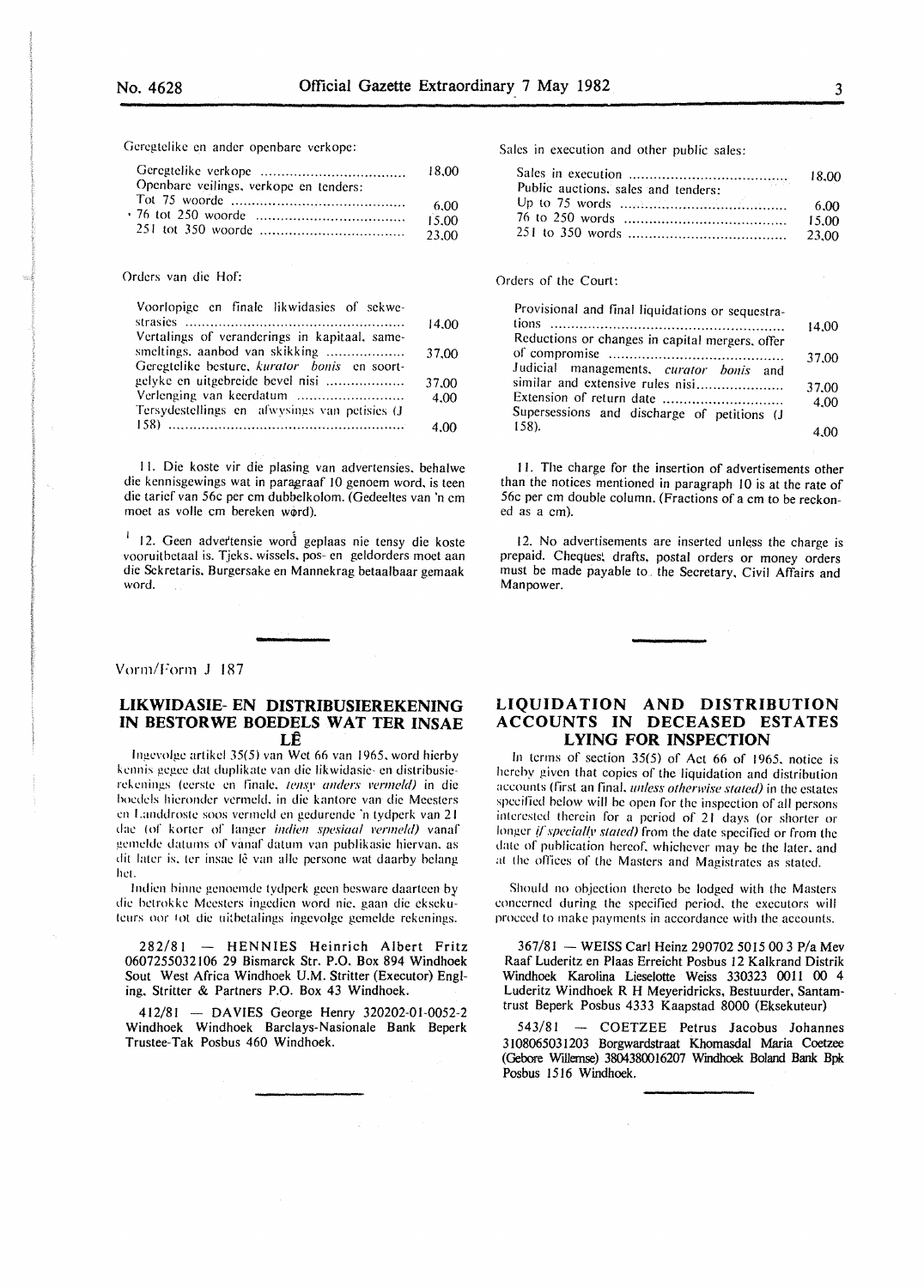Vorm/Form J 193

## KENNISGEWING AAN KREDITEURE IN BESTORWE BOEDELS

Alle persone wat vorderinge het teen die boedels hieronder vermeld, word hierby versoek om hul vorderinge by die hetrokke cksckuteurs en hinne 'n tydperk van 30 dac (of andersins soos aangedui) gereken vanaf die datum van publikasie hiervan in te lewer. Die inligting word verstrek in die volgordc: Boedclnommer. familienaam en voorname. geboortedatum, persoonsnommer, laaste datum, datum oorlcdc: nagclate cggcnoot(notc) se name. familienaam. eeboortedatum en persoonsnommer: naam en adres van ck sekuteurs of gemagtigde agent. tydperk toegelaat vir lewering van vorderings *indien anders as 30 dae*.

421/81 - MEYER Nicolaas Cornelis Windhoek 22/09/1935 350922 5012 001 Plaas Auchabis Nr. 31I Karibib Distrik S. W.A. 31/08/1981 Syfrets Trust Beperk Waalstraat 24 Kaapstad - Agente vir die Eksekuteur. Syfrets Trust Beperk Waalstraat 24 Kaapstad.

136/82 - BURGER Schalk Jacobus Windhoek I Desember 1960 601201 5006 00 7 Otjiwarongo Volkskastrust Beperk Posbus 383 Pretoria.

106/82 - SCHULZ Marie Henriette Elizabeth Edelgard Windhoek 28-04-1905 050428-0013-005 Okahandja 20.02- 1982 Otto Eduard Rudolf Schulz 4-04-I901 010404-5006- 00-4 Barclays-Basionale Bank Beperk Trustee-Tak Posbus 460 Windhoek.

Vorm/Form No. 517

## KENNISGEWING AAN KREDITEURE IN BESTORWE BOEDELS

\lie pcrsone wat vordcringc hct teen die bocdcls in die bylae vermeld, word versoek om sodanige vorderings binne 'n tydperk van 30 dae (of andersins soos aangedui) vanaf die datum van publikasie hiervan by die betrokke eksekuteurs in te lewer.

126/82 - KLOSE Anna Wilhelmina Elizabeth I Maart 1911 110301 0005 00 8 Luderitz 25/2/1982 Karl August Wilhelm Klose 30 Dae Windhoek S.W.A. Standard Bank SWA LTD. Trustee Branch P.O. Box 2164 Windhoek 9100.

133/82 - LINDHOLM Johannes Ludwig Wilhelm 26/3/32 320326 50IO 00 6 Ondangwa Owambo 26/2/82 Lindholm Anna Magarete 30 Dae Windhoek S.W.A. Standard Bank SWA LTD. Trustee Branch P.O. Box 2164 Windhoek 9100.

130/82 - BEUKUS Wilhelm Johannes 26/I0/192I 211026 5073 002 Pionierspark Windhoek 15/2/1982 Beukes (Gebore Van Vuuren) Paulina Jacoba 30 Dae Windhoek S.W.A. Standard Bank Box 2164 Cape Town.

 $134/82$  - COETZEE Daniel Johannes Francois 08-05-I912 120508 5013 005 Grootfontein 23-0I-1982 30 Dae Windhoek S.W.A. Standard Bank SWA LTD. Trustee Branch P.O. Box 2164 Windhoek 9100.

# NOTICE TO CREDITORS IN DECEASED **ESTATES**

All persons having claims against the estates mentioned below arc hereby called upon to lodge their claims with the executors concerned. within 30 days (or otherwise as indicated) calculated from the date of publication hereof. The information is given in the following order: Estate numer. surname and christian names, date of birth, identity number. last address. date of death: surviving spouse's names. surname date of birth and identity number: name and address of executor or authorised agent, period allowed for lodgement nf' claims if" *other than 30 dm·s.* 

131/82 - COERTZEN Petrus Johannes Windhoek 24- 04-1909 090624-5020-00-1 Erf No 360 Hoofstraat Omaruru 26-03-1982 Hester Elizabeth Coertzen (gebore Van Taak) 22-08-1915 150822-0003-00-9 Barclays-Nasionale Bank Beperk Trustee-Tak Posbus 460 Windhoek.

114/82 -LIESENBERG Christiaan Jacobus Windhoek S.W.A. 7 Desember 1903 031207 5001 007 Windhoek S.W.A. 20 Februarie 1982 Johanna Marthina Liebenberg (Geb. Du Plessis) Santamtrust Beperk Volksentrum Crosstraat Belville Posbus 680 Belville 7530.

138/82 - NEUHAUS Elizabeth Anna Marie (also known as Elisabeth Annemarie) 2-9-1924 240902 0003 00 1 Farm Omieve District Windhoek 30-3-1982 Klaus Nieft -Executor c/o Keller & Neuhaus Trust Co. (Pty) Ltd. P.O. Box 156, Windhoek 30 days Windhoek S.W.A.

## NOTICE TO CREDITORS IN DECEASED ESTATES

All persons having claims against the estates specified in the schedule, are called upon to lodge their claims with the executors concerned within a period of 30 days (or otherwise as indicated) from the date of publication hereof.

147/82 - OPPERMAN Johannes Hendrik 9/4/1918 180409 5052 10 0 (R.S.A.) Mariental 22/2/82 Anna Susanna Catherina Opperman 30 Dae Windhoek S.W.A. Standard Bank SWA LTD. Trustee Branch P.O. Box 2164 Windhoek 9100.

137/82 - KIRSTEN Hermanus Izak Johannes 20 September 1907 070920 5008 00 2 Aranos 25 Februarie 1982 Kirsten Aletta Maria Johanna 30 dae Windhoek S.W.A. Standard Bank SWA LTD. Trustee Branch P.O. Box 2164 Windhoek 9100.

129/82 - HOLLANDER Willem Floris 15-01-1911 111015 01 000 77 (SWA) Mariental 6/3/1982 Hollander Eunice Susanna 30 Dae Windhoek S.W.A. Standard Bank Box 2164 Windhoek.

102/82 - MOSTERT Isaak Johannes 8-10-1914 141008 5010 00 7 Aranos 13-02-82 Mostert Catharina Elizabeth 30 Dae Windhoek S.W.A. Standard Bank Box 2164 Windhoek.

112/82 - SCANAVINO Angelo 10-10-1920 Oamities Myn 7-03-1982 Scanavino Maria Petronella 30 Dae Standard Bank Windhoek S.W.A.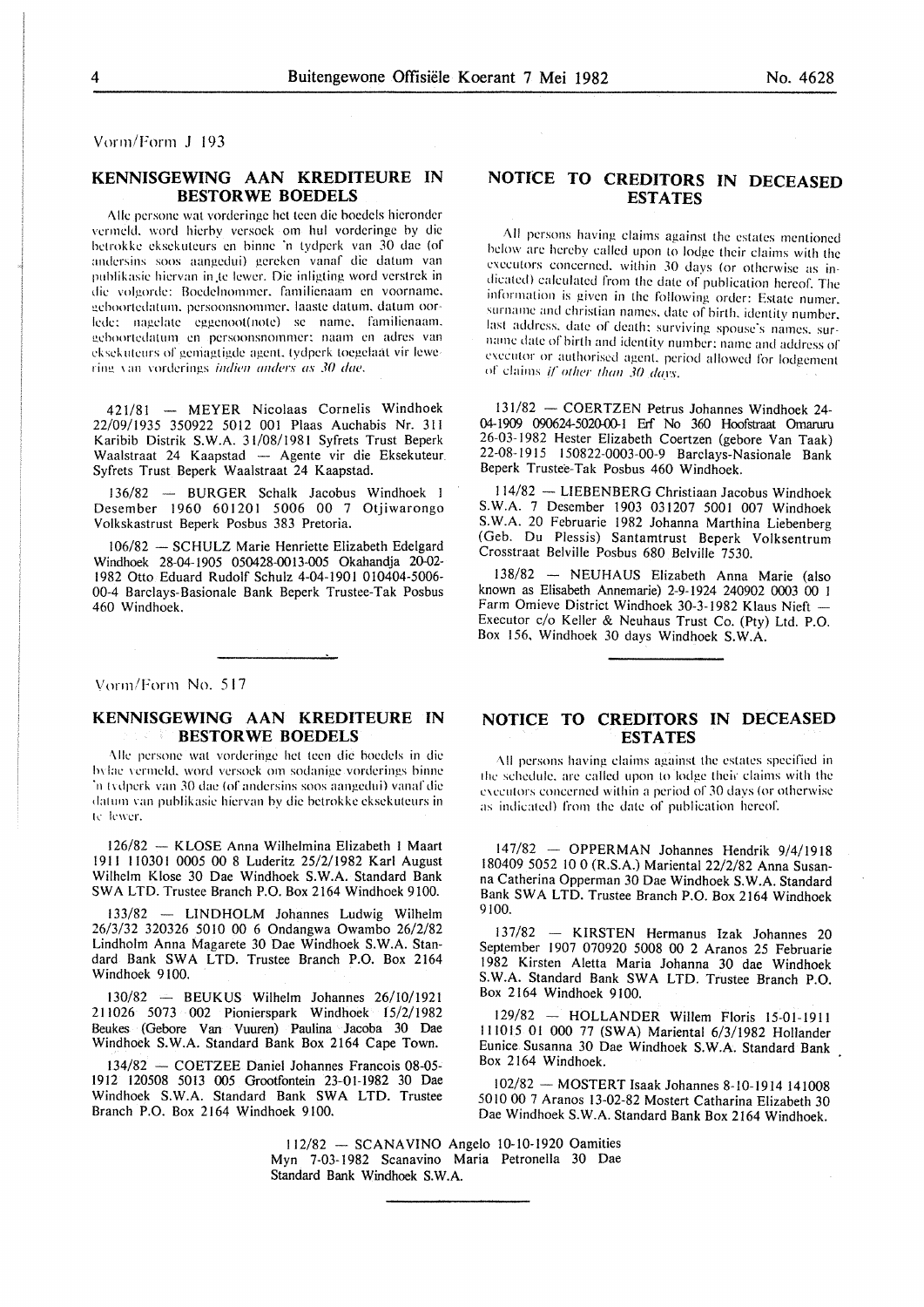Vonn/Fonn 519

# LIKWIDASIE EN DISTRIBUSIEREKENING IN BESTORWE BOEDEL WAT TER INSAE

LE

Ingevolge artikel  $35 (5)$  van Wet 66 van 1965 word hierby kennis gegee dat die likwidasie- en distribusierekening in die Boedel in die Bylac vermeld in die kantore van die Meester van die Hooggeregshof en Landdros soos vermeld vir 'n tvdperk van 21 dae vanaf die datum van publikasie hiervan tof andersins soos aangedui) ter insae sal lê vir alle persone. wat daarby belang het.

Indien geen besware daarteen by die Meester binne die l!crnclde tydperk ingcdien word nie. sal die eksekuteur lot nithetaling daarvolgens oorgaan

## LIQUIDATION AND DISTRIBUTION ACCOUNT IN DECEASED ESTATE LYING' FOR INSPECTION

In terms of section 35 (5) of Act 66 of 1965 notice is hereby given that the liquidation and distribution account in the Estate specified in the Schedule will he open for in the inspection of all persons interested therin for a period of 21 davs from the date of publication hereof (or otherwise as indicated) at the offices of the Master of the Supreme Court and Magistrate. as slated.

Should no objection thereto be lodged with the Master during the specified period. the Fxcculor will proceed to make payment in accordance therewith.

401/81 - DEYSEL William George 180429 5027 001 Mariental Eerste en Finale Likwidasie- en Distribusierekening Deysel Phyllis Margeret 7 Mei 1982 Windhoek Mariental Standard Bank SWA BPK. Trustee Tak Posbus 2164, Windh ek 9100.

## Vorm VD/LD

## AKTES: VERLORE DOKUMENTE

Kennis word hiermee gegee ingevolge die Registrasie van Aktes Wet nr 47 van 1937, dat die volgende applikante voornemens is om aansoek te doen vir die kansellasie van die inskrywing van die genoemde dokument en dat aile persone wat teen die kansellasie van sodanige inskrywing beswaar maak hiermee versoek word om dit skriftelik in te dien by die Registrateur van Aktes te Windhoek, binne vyf weke na die laaste publikasie van die kennisgewing.

DEEDS: LOST DOCUMENTS

Notice is hereby given in terms of the Deeds Registry Act, No. 47 of 1937, that the following applicants intend applying for a certified copy of the document(s) named and that all persons having objection to the issue of such copy are hereby requested to lodge the same in writing with the Registrar of Deeds at the place mentioned within three weeks (and within five weeks in the case of S. W.A.) from the last publication of the notice.

"G" Swakopmund (Hentiesbay) Mortgage Bond No. 1203/1972 dated the 27th July 1982 John Penderis (born on 28th August 1905) Friedrich Karl Rokitta (born on 29th May. 1918) R 7 000-00 Certain: Erf 164 Hentiesbay Situate: in the Peri Urban Area of Hentiesbay Registration Division: "G" Measuring: I 000 square metres Engling. Stritter & Partners Attorneys for Applicant; Craigmyle Building 701 Kaiser Street Windhoek P.O. Box 43 Tel: 35031 Windhoek South West Africa.

## Vorm/Form 2

## BYEENKOMS VAN SKULDEISERS IN GESEKWESTREERDE BOEDELS OF MAAT-SKAPPYE IN LIKWIDASIE

lngevolge artikels 41 en 42 van die Insolvensiewet, 1936, artikels 179 en 182 van die Maatskappywet, 1926, en artikels 339 en 336 van die Maatskappywet, 1973, word hierby kennis gegee dat 'n byeenkoms van skuldeisers in die gesekwestreerde boedels of maatskappye in likwidasie hieronder vermeld, gehou sal word met aanduiding van die nommer van boedel/maatskappy; die naam en beskrywing van boedel/maatskappy; die datum, uur en plek van byeenkoms en die doe! van byeenkoms.

In 'n plek waarin 'n kantoor van 'n Meester is, word die byeenkoms voor die Meester gehou en in ander plekke voor die Landdros.

#### MEETING OF CREDITORS SEQUESTRATED ESTATES COMPANIES BEING WOUND UP IN OR

Pursuant to sections 41 and 42 of the Insolvency Act, 1936, sections 179 and 182 of the Companies Act, 1926, and sections 339 and 366 of the Companies Act, 1973, notice is hereby given that a meeting of creditors will be held in the sequestrated estate or companies being wound op mentioned below, indicating the number of estate/company; the name and description of estate/company; the date, hour and place of meeting and the purpose of meeting.

Meetings in 'n place in which there is ' Master's Office, will be held before the Master; elsewhere they will be held before the Magistrate.

W2/81 - INSOLVENT ESTATE YVONNE AUDRI ANTIONE Wednesday the 12th May 1982 at 10.00 am at the office of the Master of the Supreme Court Windhoek Further proof of claims I R McLaren Trustee Trust & Mining Co (PTY) LTD P 0 Box 82 Windhoek.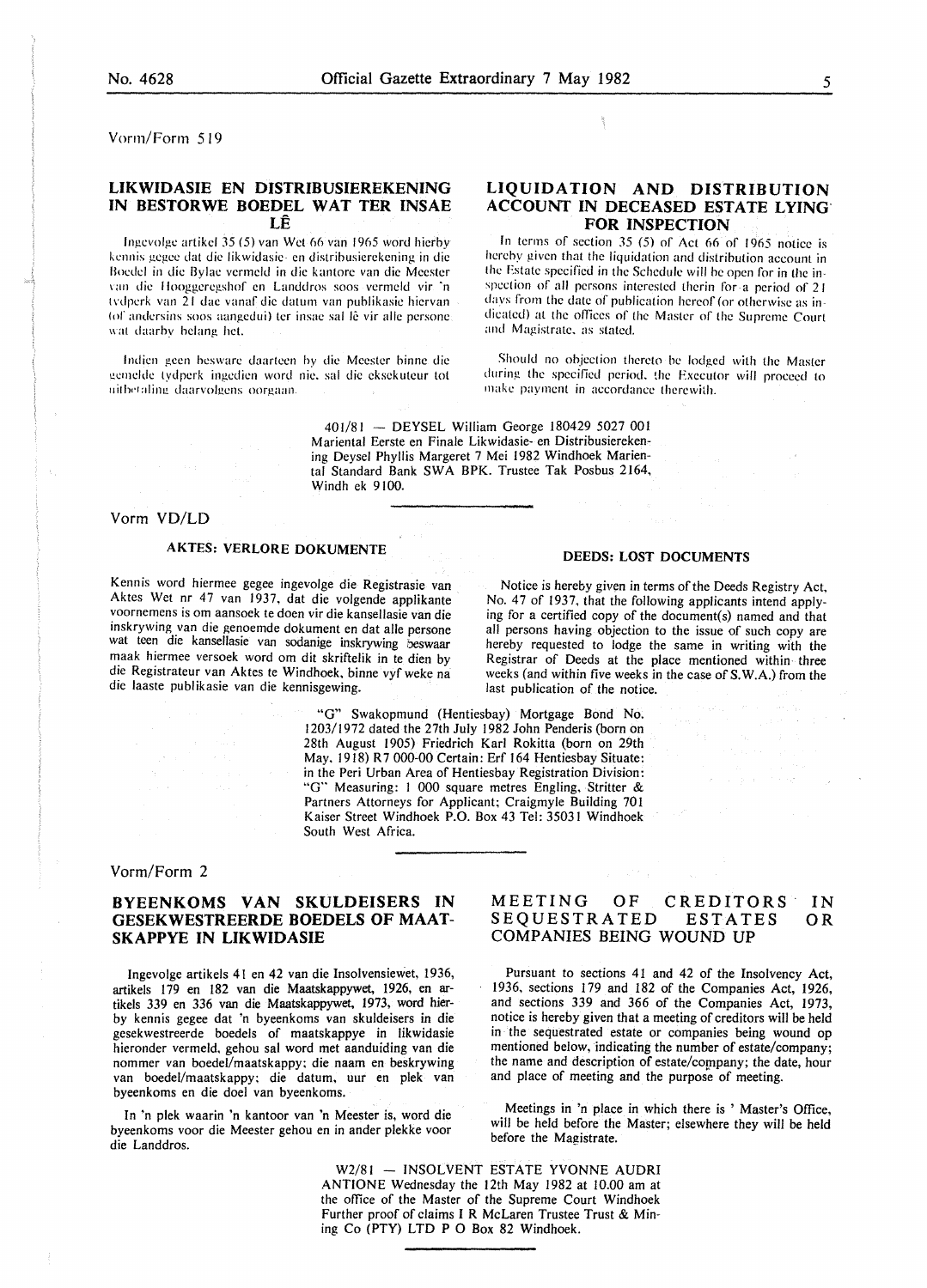Vorm/Form 4

#### **LIKWIDASIE-, DISTRIBUSIE KQNTRIBUSIEREKENINGS GESEKWESTREERDE BOEDELS MAATSKAPPYE IN LIKWIDASIE**   $\Omega$ **F** IN **OF**

Ingevolge artikel 108 (2) van die Insolvensiewet, 1936, artikel 136 (2) van die Maatskappywet, 1926, en artikel 406 (3) van die Maatskappywet, 1973, word hierby kennis gegee dat die likwidasie-, distribusie- of kontribusierekenings in die boedels of die maatskappye, na gelang van die geval, hieronder vermeld ter insae van skuldeisers of kontribuante sal lê op die kantore van die Meesters en Landdroste daarin genoem, gedurende 'n tydperk van 14 dae, of die tydperk wat daarin vermeld is, vanaf die datum hieronder vermeld of vanaf die datum van publikasie hiervan, watter datum ok al die laaste is.

WI3/80 - LIEBEN VERVOERKONSULTANTE (EDMS) BPK ( INLIQUIDATION) First & Final Liquidation & Distribution Account Lying for inspection at the offices of the Master of the Supreme Court Windhoek for a period of 14 days. I R McLaren Liquidator Trust & Mining Co (Pty) Ltd. P 0 Box 82 Windhoek 9000.

## **LIQUIDATION ACCOUNTS AND PLANS OF DISTRIBUTION OR SONTRIBUTION IN SEQUESTRATED ESTATES OR COMPLANIES BEING WOUND UP**

Pursuant to section 108 (2) of the Insolvency Act, 1936, section 136 (2) of the Companies Act, 1926, and section 406 (3) of the Companies Act, 1973, notice is hereby given that the liquidation account and plans of distribution or contribution in the estates or the companies mentioned below will lie open for inspection by creditors or contributories at the offices of the Masters and the Magistrates stated therein, for ' period of 14 days, of for such a period as stated therein, from the dates mentioned below or from the date of publication hereof, whichever may be the later date.

W25/79 - SUIDWES BETONPRODUKTE (PTY) LTD (IN LIQUIDATION) Third & Final Liquidation & Distribution Account Lying for inspection at the Offices the Master of the Supreme Court Windhoek for a period of 14 days I R McLaren Trust & Mining Co (Pty) Ltd. P 0 Box 82 Windhoek O F C Herrigel Security Trust SWA (PTY) LTD P 0 Box 3599 Windhoek Joint Liquidators.

W2/82 - CAPRIVI INVESTMENTS (PTY) LTD. IN VOLUNTARY LIQUIDATION Liquidator's Liquidation, Distribution and Conrtibution Account Master Windhoek.

## KENNISGEWING VAN OORDRAG VAN BESIGHEID

Geliewe kennis te neem dat daar by die eersvolgende Sitting van die Handelslisensiehof te Swakopmund, Distrik Swakopmund aansoek gedoen sal word vir die oordrag van die Algemene Handelaarslisensie tans gehou deur HANS-PETER GEORG KÜSTNER wie handel dryf onder die naam en sty! van SUPER SHOES te Erf Nr 228B, Moltkestraat, Swakopmund aan THEUNIS JOHANNES DUVENHAGE wie handel sal dryf op dieselfde persele onder dieselfde naam en sty!.

Gedateer te SEAKOPMUND hierdie 19de dag van April 1982.

> (get) R A SCHAAF SCHAAF & LIESENBERG Prokureurs vir Partye Kaiser Wilhelmstraat Posbus 25 SWAKOPMUND

## NOTICE OF TRANSFER OF BUSINESS

BE PLEASED TO TAKE NOTICE that application will be made to the Licencing Board at it's next sitting for the transfer of the General Dealer and Baker Licences held by South West Bakeries (Pty) Limited a private company with limited liability with registered office at 8th Street, Erf 834, Walvis Bay, who trades under the name and style of KHOMASDAL BAKKERYE on Erf 4837, Borgwared Street, Khomasdal, Windhoek to Oryx & Vereinigte Bakery (Windhoek) Edms. Beperk a private company with limited liability whose registered office is at Tienie Louw Street, Windhoek who will carry on business for its own account under the name and style of Oryx Bakery at the same address.

> H J VAN BILJON & CO 6th Floor, Craigmyle Building Kaiser Street, P 0 Box 3516 WINDHOEK TEL: 24591

## NOTICE OF TRANSFER OF BUSINESS

BE PLEASED TO TAKE NOTICE that application will be made to the Licencing Board at its next sitting for the transfer of the General Dealer, Fresh Produce, Tobacco, Mineral Water and Patent Medicine licences held by JOHN CHARLES PACTON who trades for his own account under the name and style of NATAL SELF SERVICE at Erf 2375, WINDHOEK to MATHYS PETRUS SMITH and JOHANNES PETRUS DUVENHAGE, who will trade in partnership under the same name and style at the same premises.

> H J VAN BILJON & CO 6th Floor, Craigmyle Building Kaiser Street, P 0 Box 3516 WINDHOEK TEL: 24591